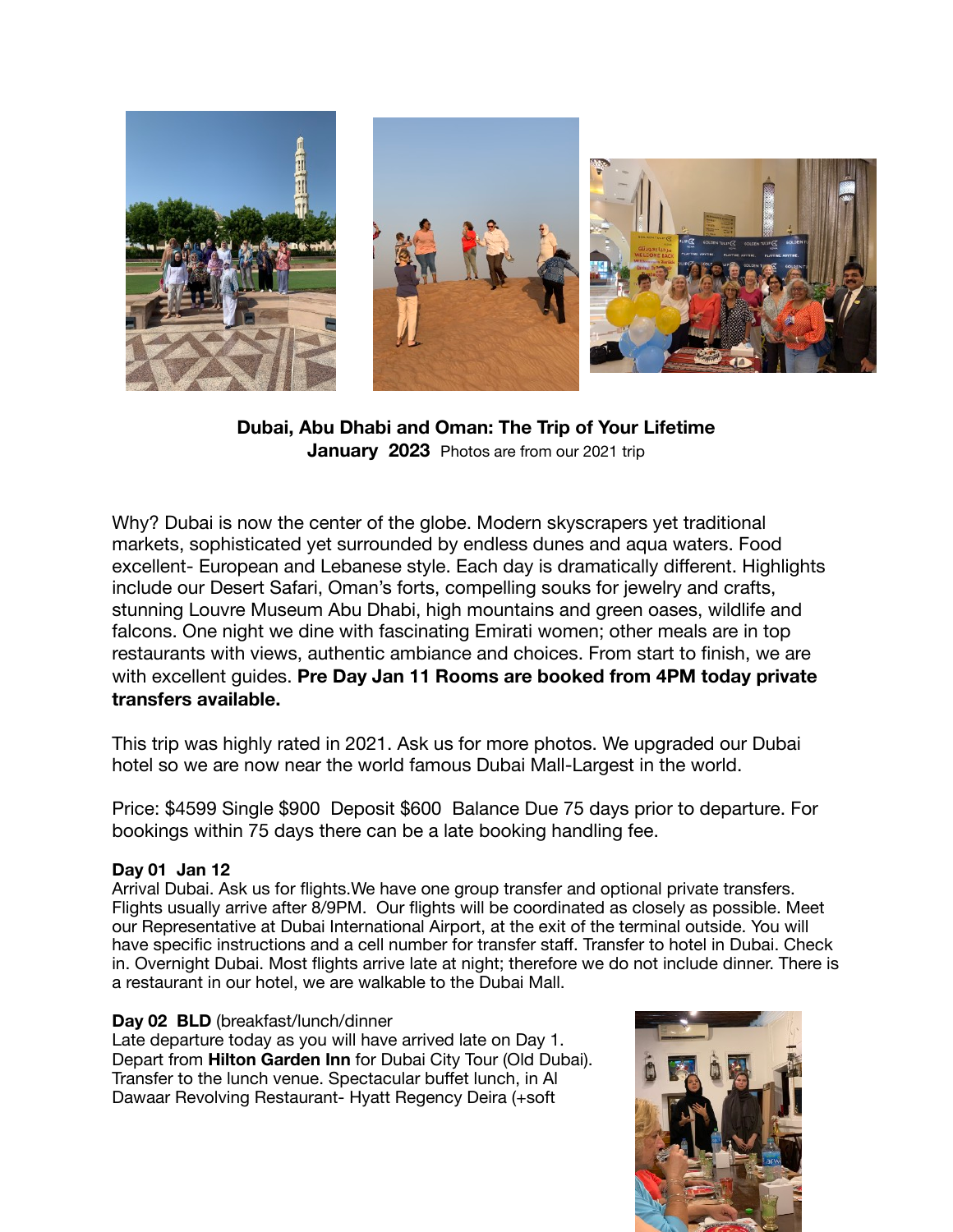beverages) After lunch proceed for the Dubai City Tour. Dubai City Tour Includes photo stop at Jumeirah Mosque, Walk through textile Market, Abra Creek Crossing, Visit Gold & Spice Souk . Tonight Dinner at Bait Al Qadeem historic house, with several young Emirati women who will share their lives with us. Depart from Bait Al Qadeem Transfer back to Hotel. Overnight in Dubai

## **Day 03 B, D at Safari (optional)**

Breakfast in Dubai Depart for Sharjah City Tour - The Culture Capital of UAE, also known as the 'Pearl of the Gulf'. We start with a photo-stop at the magnificent Al Noor Mosque on Al Buhaira Corniche and proceed to the largest mosque in Sharjah, the King Faisal Mosque. We then visit the Islamic Civilization Museum. Galleries display carefully restored artifacts from the Muslim world, celebrating Islamic contribution to World Heritage. Here we get an excellent introduction to the areas we willvisit: religion, customs, crafts. There is a nice museum shop for gifts. We drive to Sharjah's 'Old Town'. Stroll through the restored traditional market Souk Al Arsa. Transfer back to hotel in Dubai. Lunch on own.

# Desert Wonder - **OPTIONAL \$150 DESERT SAFARI, ENTERTAINMENT & DINNER**

This tour takes us across the Arabian Desert with photo-stops during an exciting dune drive. Stop at a camel farm to learn about 'Ships of the Desert'. A spectacular sunset welcomes us at a traditional Arabian Campsite with 'Gahwa' Arabic coffee and local dates. Experience a brief camel ride if you want, try sand boarding and get a henna tattoo then relax. Whet your appetite with a Shawarma or Falafil sandwich, both popular local snacks before settling in to watch the evening's live entertainment. A mesmerizing Tanoura traditional folk dance is followed by an enthralling fire blower show. Enjoy a delicious barbecue dinner. Later a belly dance performed under the starlit sky brings the evening to a close. Transfer Hotel by 4wd's. Overnight Dubai

# **Day 04 B, D**

Breakfast Dubai 12:00 – check out. We proceed by road to Muscat, the capital of Oman. Check in to hotel in Muscat. Dinner at **Hormuz Grand Muscat**. We are in the Sultanate of Oman, with authentic architecture, wonderful old forts, desert scenes. Overnight with dinner at our hotel.

## **Day 05 B, D**

Depart for Muscat City Tour The tour begins by driving through the beautiful embassy quarter of Muscat en route to Sultan Qaboos Grand Mosque. Visit the mosque, a religious landmark of Muscat and splendor of unique Islamic architecture. The tour continues to the Old Town where we proceed on foot, strolling around Portuguese forts Jalali and Mirani and Qasr Al Alam, the

Palace of HM Sultan Qaboos. Our next stop is Bait Al Zubair Museum with its wealth of information and exhibits on the country's culture, tradition and heritage. We drive to Muttrah, a delightful quarter of Muscat. Visit to Mutrah Souq & Royal Opera House – some extra time at Souq **\*Dress Code during Mosque Visit:** Loose long trousers or long skirts, long sleeves and a head scarf. Optional lunch. Rest of the day is leisure or spend it in the souk. Depart from hotel to Bait Al Luban Restaurant, traditional and exotic. Dinner Return to hotel with guide. Overnight in Muscat.





# **Day 06 B,D**

Depart from Hormuz Grand Muscat Hotel to Nizwa Full day Tour (8 hrs.) We start with a spectacular drive through the Hajar Mountains via the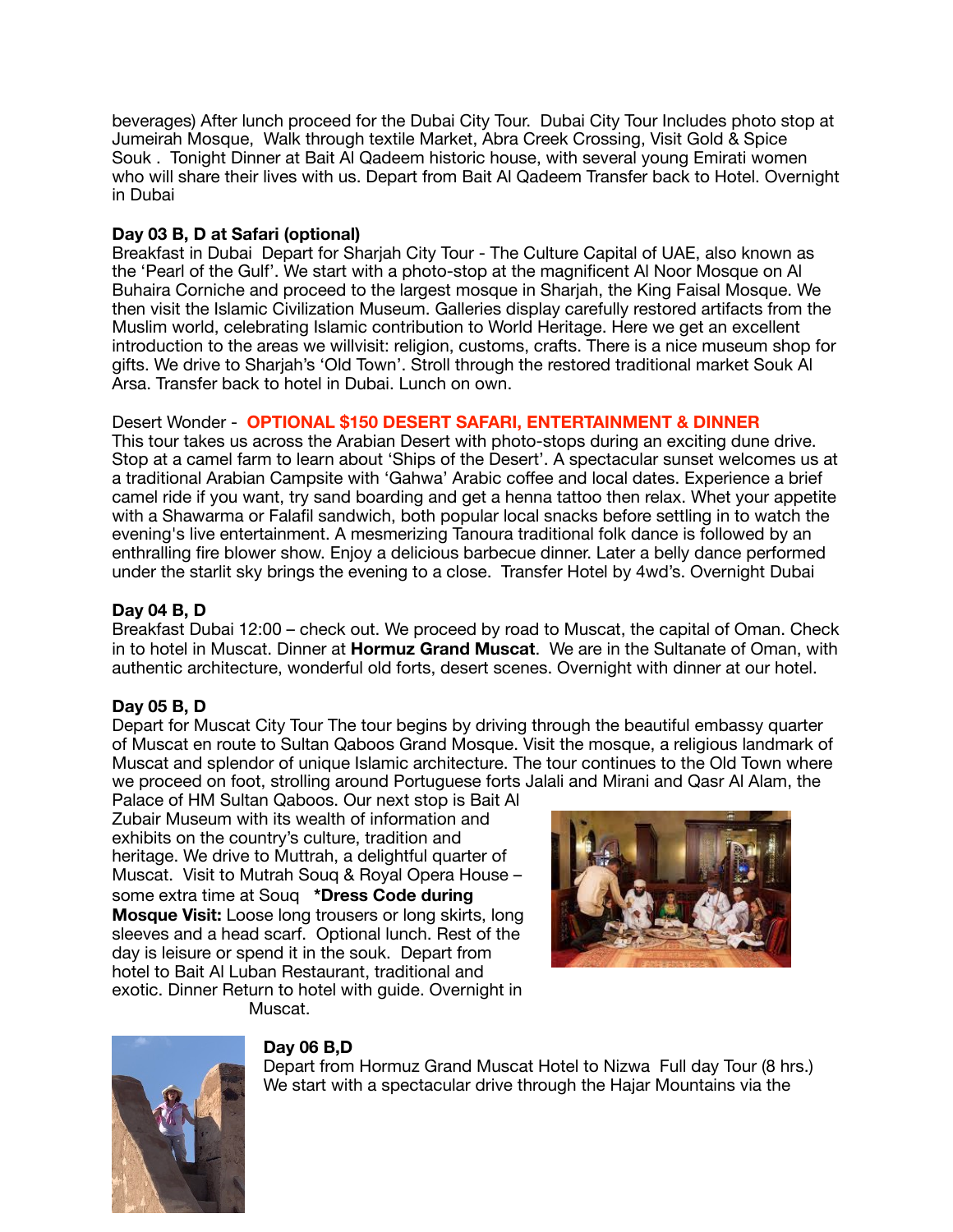oases of Fanjah and Birkat Al Mauz to reach Nizwa and the impressive 17<sup>th</sup> century Fort. Then on to the Nizwa Souk famous for its Bedouin silver jewelry. Continue our tour to Bahla to Visit Jabreen Castle, one of Oman's most beautiful forts, famous for its wall and ceiling murals. Lunch on own. Check in Golden Tulip Hotel Nizwa. **Dinner at Golden Tulip Hotel** in the traditional open air courtyard. Overnight at Golden Tulip Hotel Nizwa.

#### **Day 07 BLD**

Breakfast Depart from Golden Tulip Hotel Nizwa transfer to Al Ain (we are now back in the Emirates). Transfer time approximate 4 hrs. (Including border formalities & transfer to Al Ain) Arrive Al Ain & remeet our UAE tour guide. Transfer to hotel in Al Ain

Lunch at hotel in Al Ain Check in at hotel in Al Ain (Standard Check in time: 15:00 Hrs.) Ain City Sightseeing. Enjoy a great day out taking in the sights of the beautiful Garden City of Al Ain. En route to Al Ain, watch the fascinating ever changing desert scenery on both sides, on the way to Hajar mountains. The tour continues with a visit of the renovated Old Palace of H.H. Sheikh Zayed, (Photo Stop) the late ruler of Abu Dhabi and the late President of the U.A.E Visit 'Falaj', the underground irrigation system during a stop at Al Ain Oasis. Before returning, we stop at the hot springs at the foot of Jebel Hafeet. Visit the camel market during City Tour. This original UNESCO site, camel market was one of the most popular stops on our 2021 trip. It is the only remaining 'original' camel market in the world. Dinner and overnight **Radisson Al Ain** 



## **Day 08 B,L**



Transfer to Abu Dhabi, followed by Abu Dhabi City Tour. Discover the highlights of Abu Dhabi, capital of the Emirates, known as the Arabian Jewel. On arrival, the first destination is the Sheikh Zayed Grand Mosque, one of the largest mosques in the world covered with semi precious stones even on the floors. We continue to the Zayed constellation to get a glimpse into the private life of H.H. Sheikh Zayed, who is referred to as "The Father of the UAE". Our next stop is the Heritage Village to explore life before oil was discovered. A drive along the beautiful Corniche.

**\*Dress Code during Mosque Visit**: Loose long trousers or long skirts & long sleeves to ankle/wrist. No tight & transparent Clothing, no visible tattoos. Women must cover heads with a scarf hence we suggest to bring it along. Lunch at Mezlai - Emirates Palace Hotel (Set Menu inclusive of water & 1 glass of juice or soft drink or wine or beer) This is the 6 star hotel in Abu Dhabi and and the meal is endless plates of local specialities.

after lunch transfer to **Novotel Abu Dhabi Al Bustan Overnight** in Abu Dhabi.

#### **Day 09 B**

Breakfast then depart for Abu Dhabi City Tour with 90 minutes sightseeing speed boat ending



at spectacular modern Louvre Museum, where we are guided through highlights. After Louvre, we visit date market Transfer back to Hotel. Lunch and Dinner at Guest Expenses Overnight in Abu Dhabi. Our hotels all have casual dining venues.

## **Day 10 BLD**

Breakfast Check out from Abu Dhabi Hotel**.** Transfer to the Falcon Hospital Visit Falcon Hospital. The Abu Dhabi Falcon Hospital (ADFH) is the first public institution in the UAE providing comprehensive health care